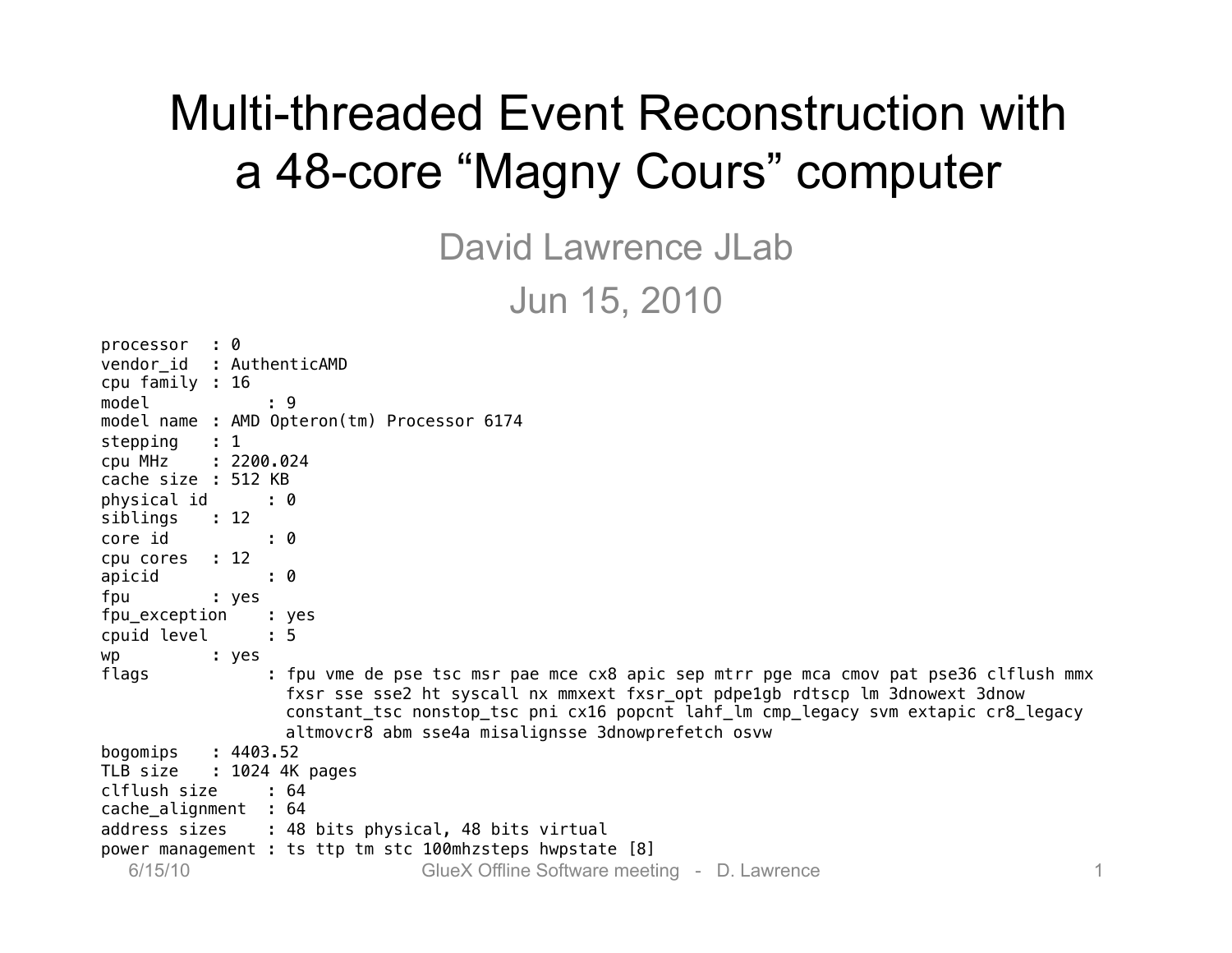### Default settings using ALT1 track fitter

A sample of 1000 γp → p π<sup>+</sup>π<sup>-</sup>π<sup>o</sup> generated using *genr8* was used to test the multi-threading rate capability of a new 48 core AMD machine on temporary loan to JLab for testing.

Only charged particle tracking was done, but to the level of producing *DChargedTrack* objects (i.e. multiple mass hypotheses with PID decision).

No output files were produced

*janarate* plugin was used to determine the average event processing time

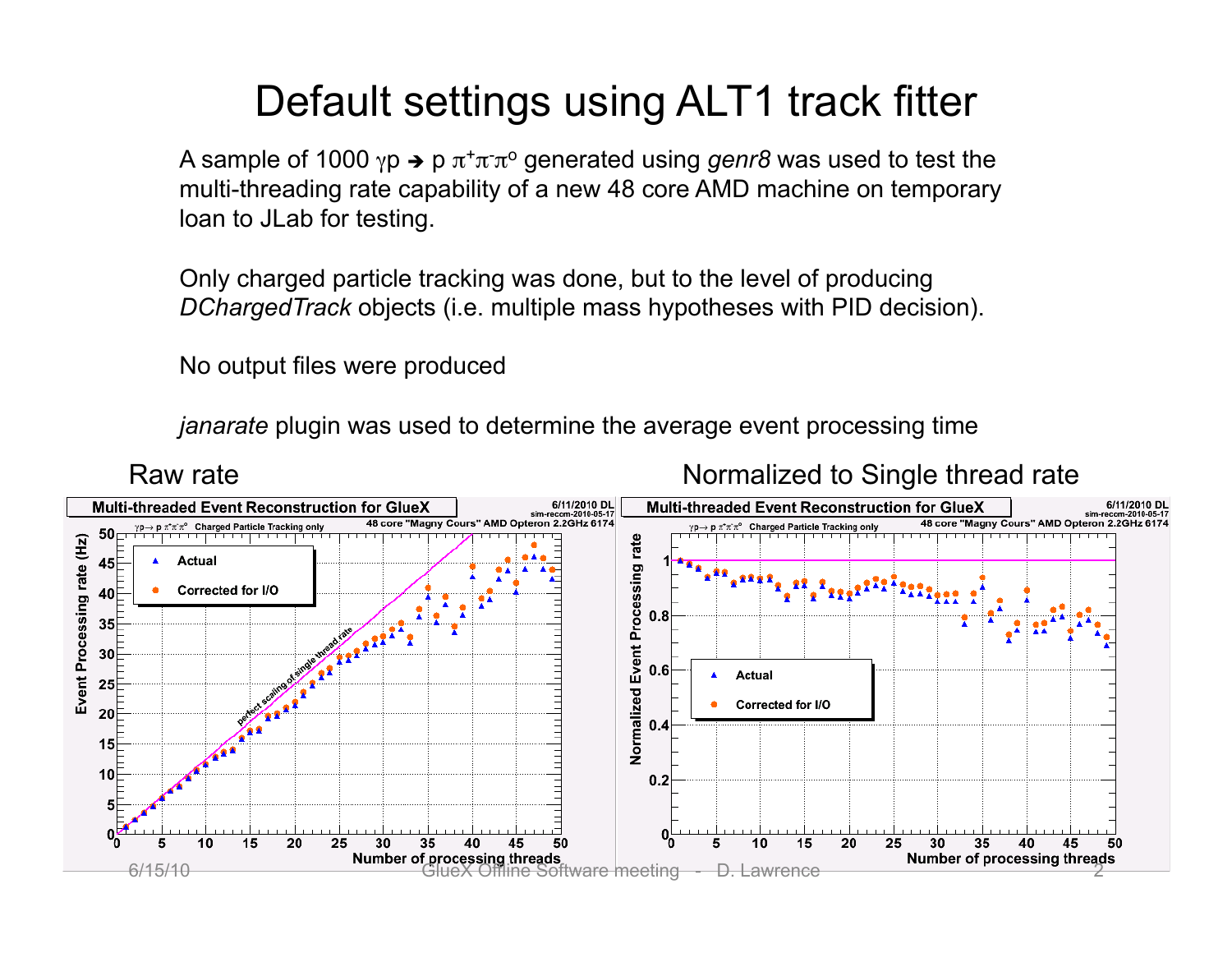# top

Memory usage is between 3 GB and 4 GB for single process running with 48 processing threads

S

CPU completely utilized in user space (like we want it!)

Negligible time spent sleeping in mutex locks or system calls

| 3    |                                                           |    |     |              |     | <b>Terminal</b> |    |                     |                     |                |                                                                                                                                                                                                                                                                                                                                | $\Box$ $\times$ |                          |
|------|-----------------------------------------------------------|----|-----|--------------|-----|-----------------|----|---------------------|---------------------|----------------|--------------------------------------------------------------------------------------------------------------------------------------------------------------------------------------------------------------------------------------------------------------------------------------------------------------------------------|-----------------|--------------------------|
|      | File Edit View Terminal Tabs Help                         |    |     |              |     |                 |    |                     |                     |                |                                                                                                                                                                                                                                                                                                                                |                 |                          |
| 1em: | Tasks: 662 total,   2 running, 660 sleeping,   0 stopped, |    |     |              |     |                 |    |                     |                     |                | top - 10:31:21 up 6 days, 20:16,  2 users,  load average: 24.20, 8.58, 3.13<br>0 zombie<br>:pu(s): 99.9%us,  0.0%sy,  0.0%ni,  0.0%id,  0.0%wa,  0.0%hi,  0.0%si,  0.0%st<br>65980312k total, 10034708k used, 55945604k free, 161628k buffers<br>Gwap: 1052248k total,               0k used,  1052248k free,  6610748k cached |                 | ٠                        |
|      | PID USER                                                  | PR | ΝI  | VIRT         | RES |                 |    |                     | SHR S %CPU %MEM     |                | TIME+ COMMAND                                                                                                                                                                                                                                                                                                                  |                 |                          |
|      | 6298 davidl                                               | 15 |     | 0 4216m 2.8g |     |                 |    |                     |                     |                | 21m R 4797.9 4.5 15:48.97 hd ana                                                                                                                                                                                                                                                                                               |                 |                          |
|      | 6191 davidl                                               | 15 |     | 0 19452 1624 |     | 880 R           |    | $\theta.7$          | $\theta$ . $\theta$ | $0:00.39$ top  |                                                                                                                                                                                                                                                                                                                                |                 |                          |
|      | 1 root                                                    | 15 | Θ   | 10344        | 684 | 568 S           |    | $\theta$ . $\theta$ | $\theta$ . $\theta$ | $0:05.70$ init |                                                                                                                                                                                                                                                                                                                                |                 |                          |
|      | 2 root                                                    | RT | -5  | Θ            | Θ   |                 | ΘS | $\theta$ . $\theta$ | $\Theta$ . $\Theta$ |                | $0:00.21$ migration/0                                                                                                                                                                                                                                                                                                          |                 |                          |
|      | 3 root                                                    | 34 | 19  | Θ            | Θ   |                 | ΘS | $\theta$ . $\theta$ | $\theta$ . $\theta$ |                | $0:00.16$ ksoftirgd/0                                                                                                                                                                                                                                                                                                          |                 |                          |
|      | 4 root                                                    | RT | - 5 | Θ            | Θ   |                 | ΘS | $\theta$ . $\theta$ | $\theta$ . $\theta$ |                | $0:00.00$ watchdog/0                                                                                                                                                                                                                                                                                                           |                 |                          |
|      | 5 root                                                    | RT | - 5 | Θ            | Θ   | Θ               | S  | $\theta$ . $\theta$ | $\theta$ . $\theta$ |                | $0:00.06$ migration/l                                                                                                                                                                                                                                                                                                          |                 |                          |
|      | 6 root                                                    | 34 | 19  | Θ            | Θ   |                 | ΘS | $\theta$ . $\theta$ | $\theta$ . $\theta$ |                | $0:00.00$ ksoftirgd/l                                                                                                                                                                                                                                                                                                          |                 |                          |
|      | 7 root                                                    | RT | - 5 | Θ            | Θ   |                 | ΘS | $\theta$ . $\theta$ | $\theta$ . $\theta$ |                | $0:00.00$ watchdog/1                                                                                                                                                                                                                                                                                                           |                 |                          |
|      | 8 root                                                    | RT | - 5 | Θ            | Θ   |                 | ΘS | $\theta$ . $\theta$ | $\theta$ . $\theta$ |                | 0:00.05 migration/2                                                                                                                                                                                                                                                                                                            |                 |                          |
|      | 9 root                                                    | 34 | 19  | Θ            | Θ   | Θ               | S  | $\theta$ . $\theta$ | $\theta$ . $\theta$ |                | $0:00.00$ ksoftirgd/2                                                                                                                                                                                                                                                                                                          |                 |                          |
|      | $10$ root                                                 | RT | - 5 | Θ            | Θ   | Θ               | S  | $\theta$ . $\theta$ | $\theta$ . $\theta$ |                | $0:00.00$ watchdog/2                                                                                                                                                                                                                                                                                                           |                 |                          |
|      | 11 root                                                   | RT | -5  | Θ            | Θ   |                 | ΘS | $\theta$ . $\theta$ | $\theta$ . $\theta$ |                | $0:00.04$ migration/3                                                                                                                                                                                                                                                                                                          |                 |                          |
|      | 12 root                                                   | 34 | 19  | Θ            | Θ   |                 | ΘS | $\theta$ . $\theta$ | $\theta$ . $\theta$ |                | $0:00.00$ ksoftirqd/3                                                                                                                                                                                                                                                                                                          |                 |                          |
|      | 13 root                                                   | RT | -5  | Θ            | Θ   | Θ               | -S | $\theta$ . $\theta$ | $\theta$ . $\theta$ |                | $0:00.00$ watchdog/3                                                                                                                                                                                                                                                                                                           |                 |                          |
|      | 14 root                                                   | RT | -5  | Θ            | Θ   | Θ               | -S | $\theta$ . $\theta$ | $\theta$ . $\theta$ |                | $0:00.63$ migration/4                                                                                                                                                                                                                                                                                                          |                 | Ξ                        |
|      | 15 root                                                   | 34 | 19  | Θ            | Θ   |                 | ΘS | $\theta$ . $\theta$ | $\theta$ . $\theta$ |                | $0:00.29$ ksoftirgd/4                                                                                                                                                                                                                                                                                                          |                 | $\overline{\phantom{a}}$ |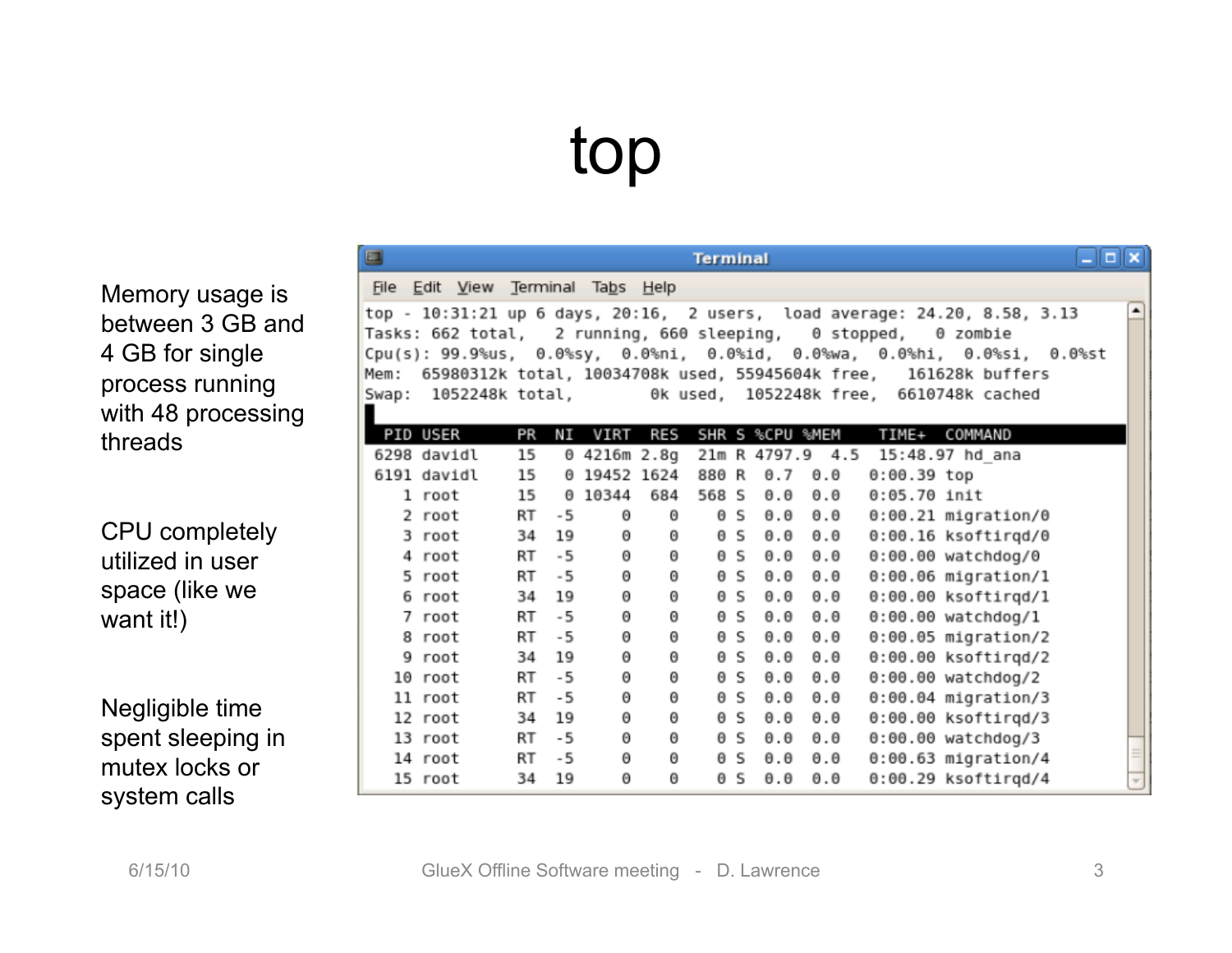### Alternate B-field Maps

(evidence of memory contention?)

*Neither the Fine Mesh field nor the Constant field maps use any interpolation. The Fine Mesh map, however, accesses a large array in memory.* 

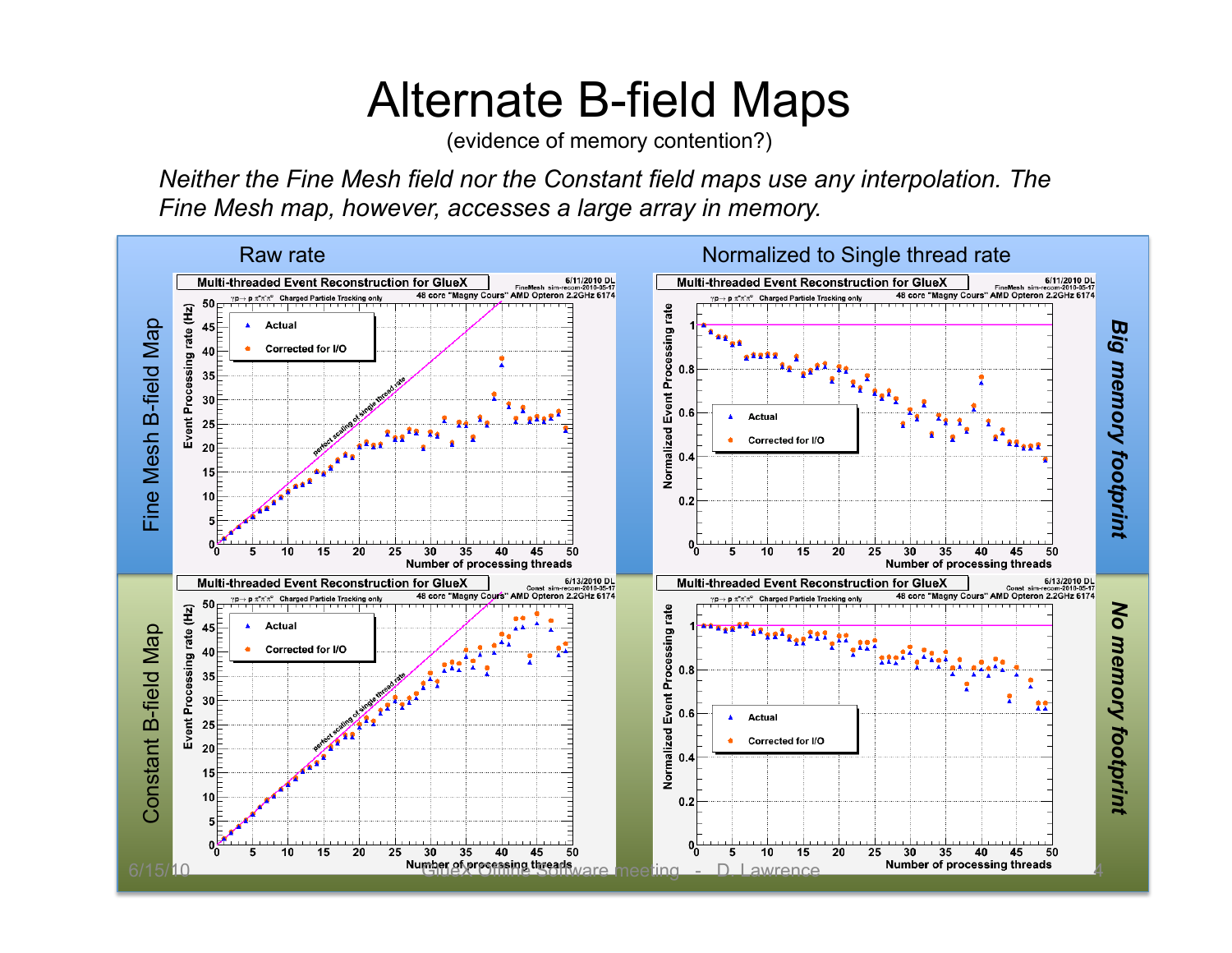## Kalman Filter

The Kalman Filter seems to be be particularly adept at hitting the bottleneck

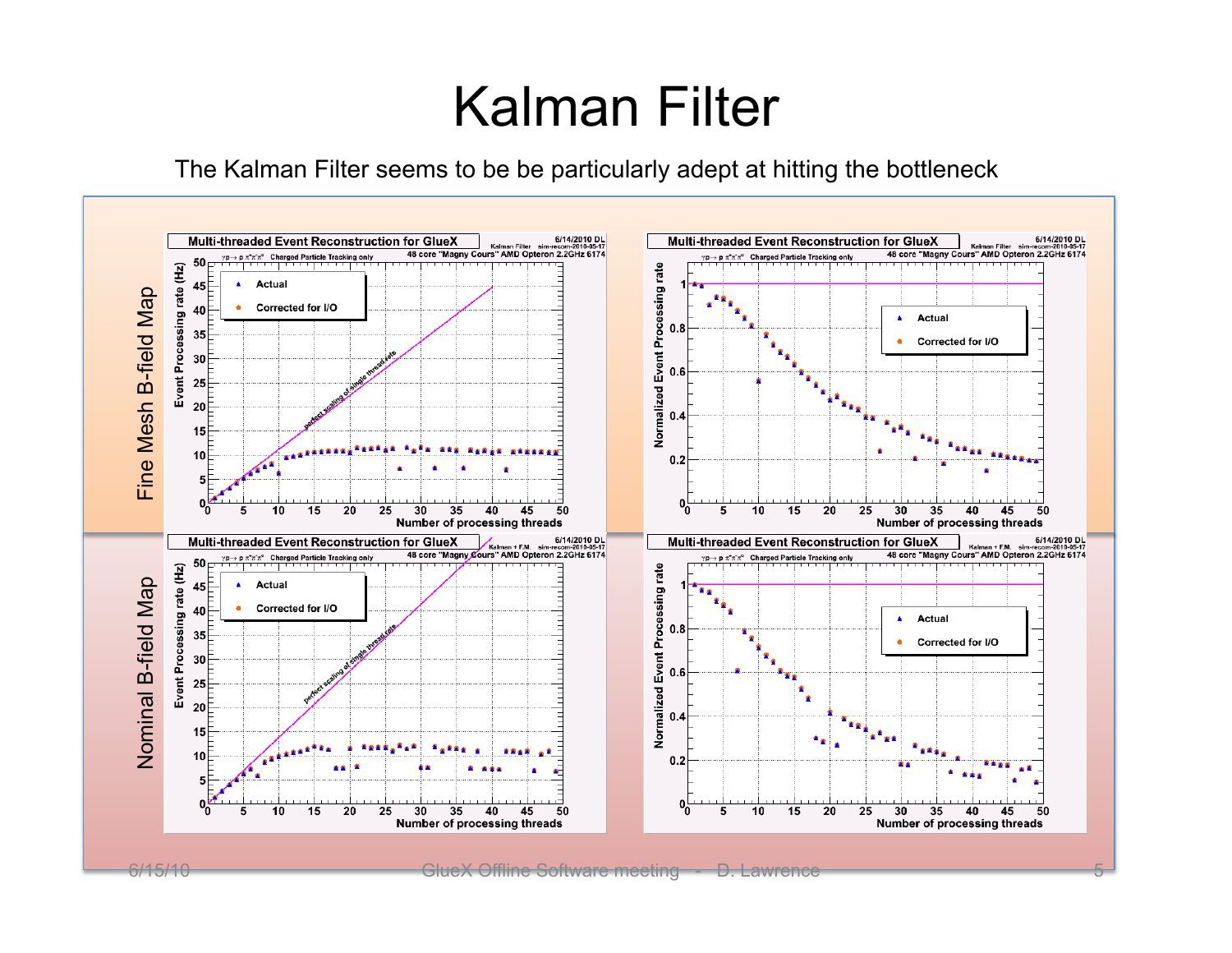#### JANA's *TestSpeed* plugin

JANA's *TestSpeed* plugin fakes data input and uses no shared memory constructs (such as magnetic field or material maps).

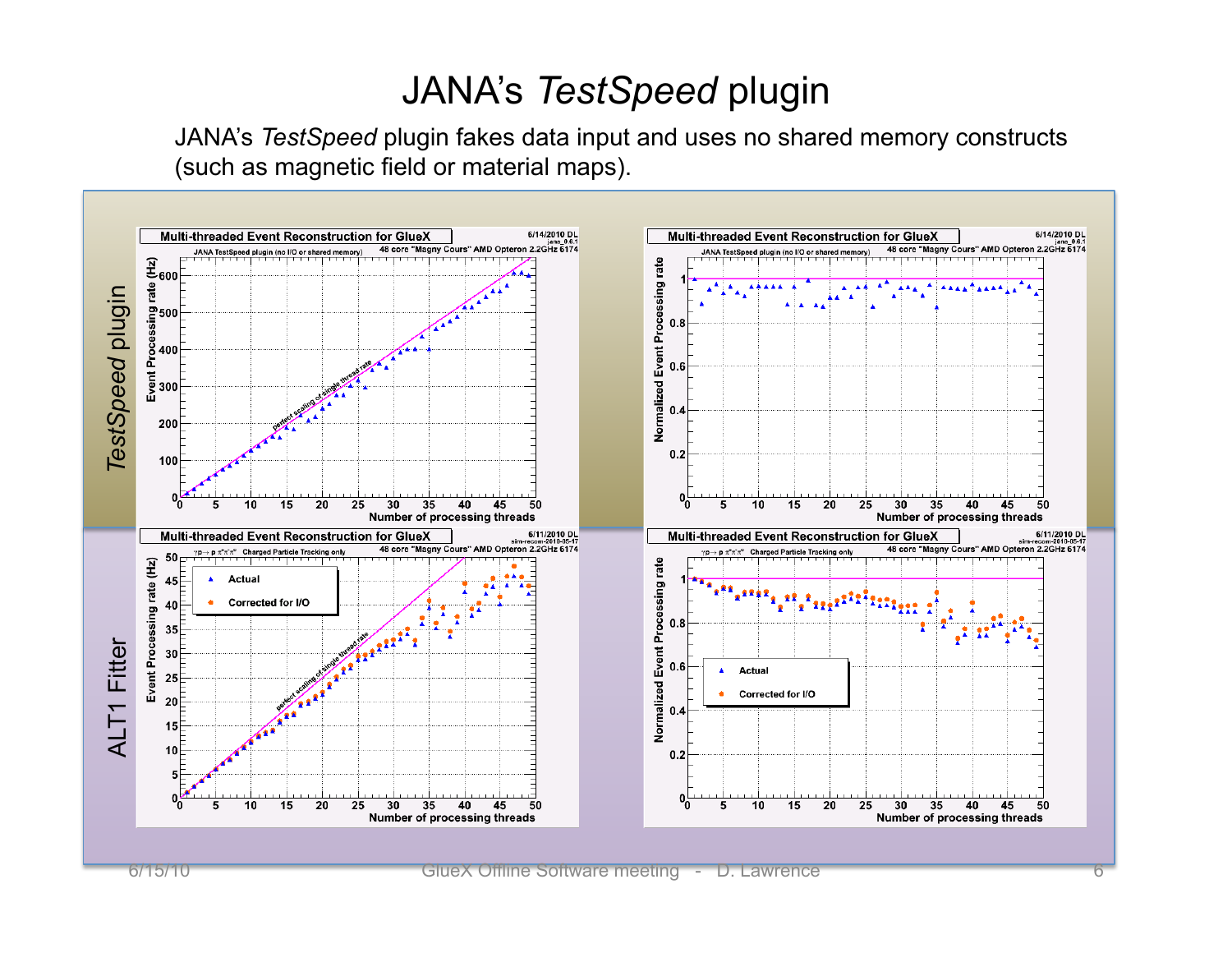# Why Multi-threading?

*Multi-core processors are already here and commonly used. Industry has signaled that this will be the trend for the next several years. Consequence: Parallelism is* 



*Maintaining a fixed memory capacity per core will become increasingly expensive due to limitations on the number of controllers that can be placed on a single die (#pins).* 

6/15/10 GlueX Offline Software meeting - D. Lawrence 7 *Example: Memory accounts for about 10%-25% of system cost today but that will increase by as much as 5%/year over the next several years leading to 50% of system cost going toward RAM* 

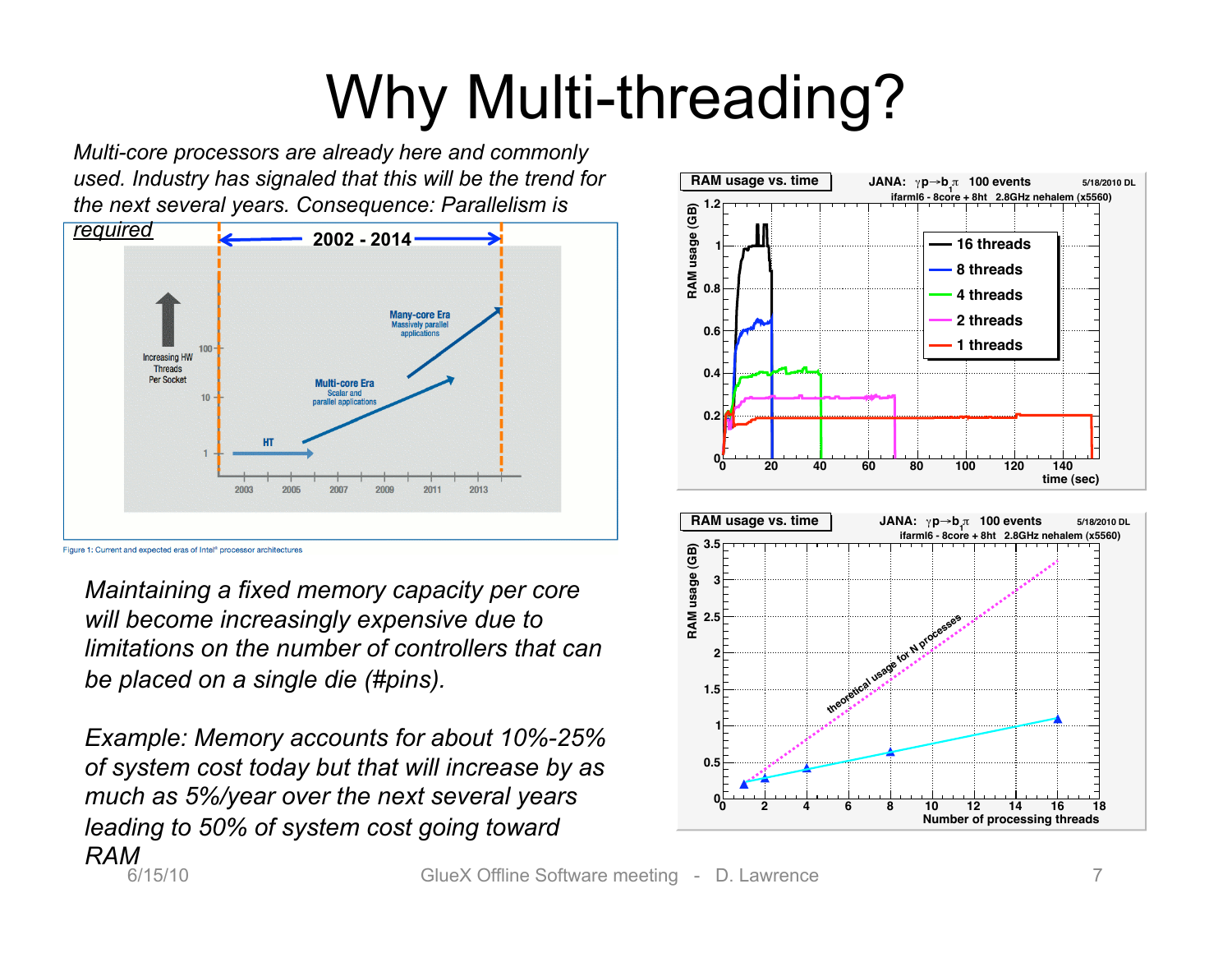## Using multiple processes

Simultaneously run multiple, independent processes, but each with multiple threads such that all cores have exactly 1 thread.

Performance improves with fewer threads and more processes for the heavily CPU bound job of full reconstruction (I/O bound jobs will see a penalty for multiple I/O streams)